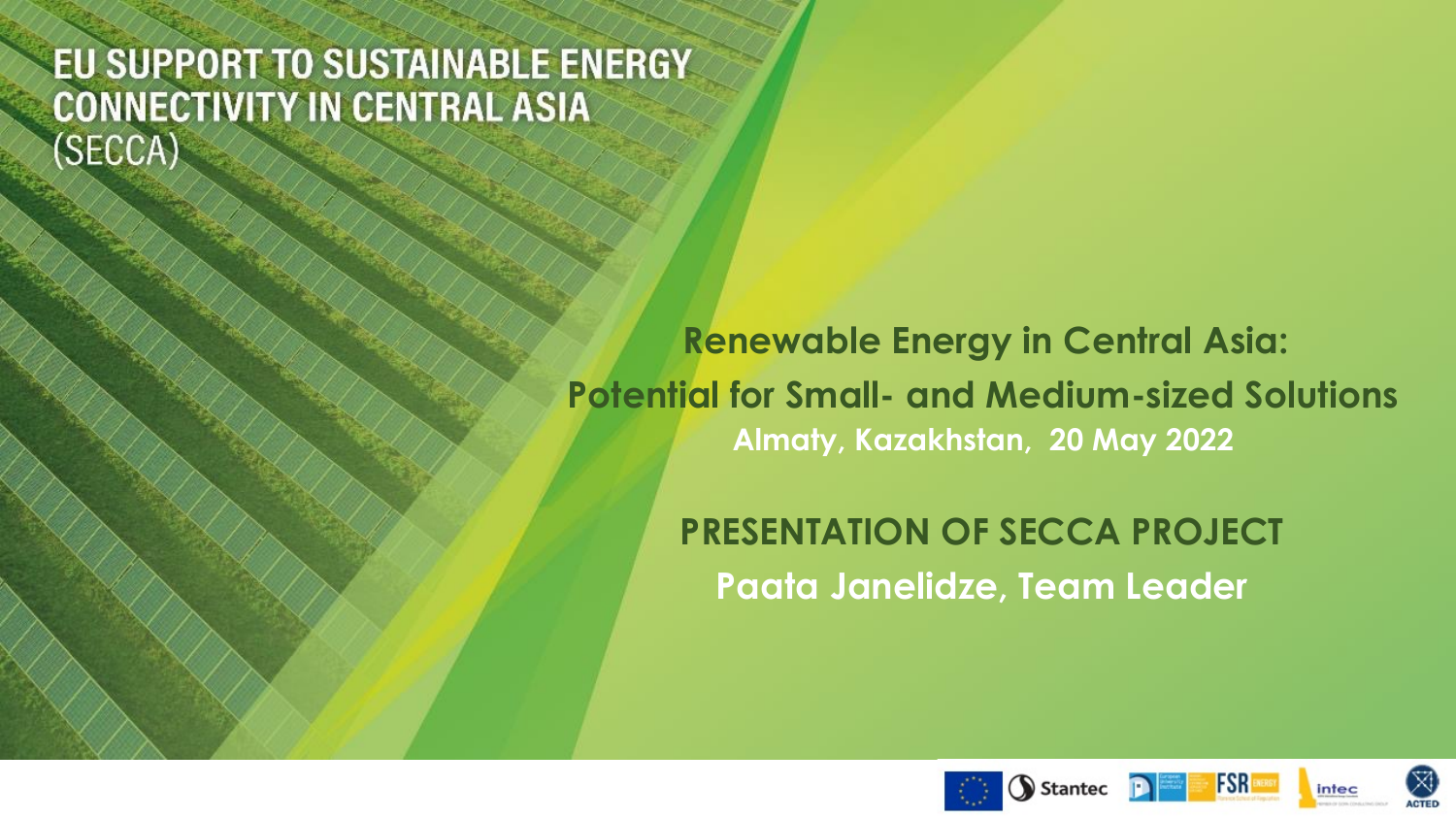# **EU Support to Sustainable Energy in Central Asia (SECCA)**

**SECCA** - a 48-month regional [cooperation project betw](https://circabc.europa.eu/)een the European Union and its partner countries in Central Asia in the field of sustainable energy

**Partner countries**: Kazakhstan, Kyrgyzstan, Tajikistan, Turkmenistan and Uzbekistan

*(Project fact sheet is presented at* 

*https://circabc.europa.eu )*

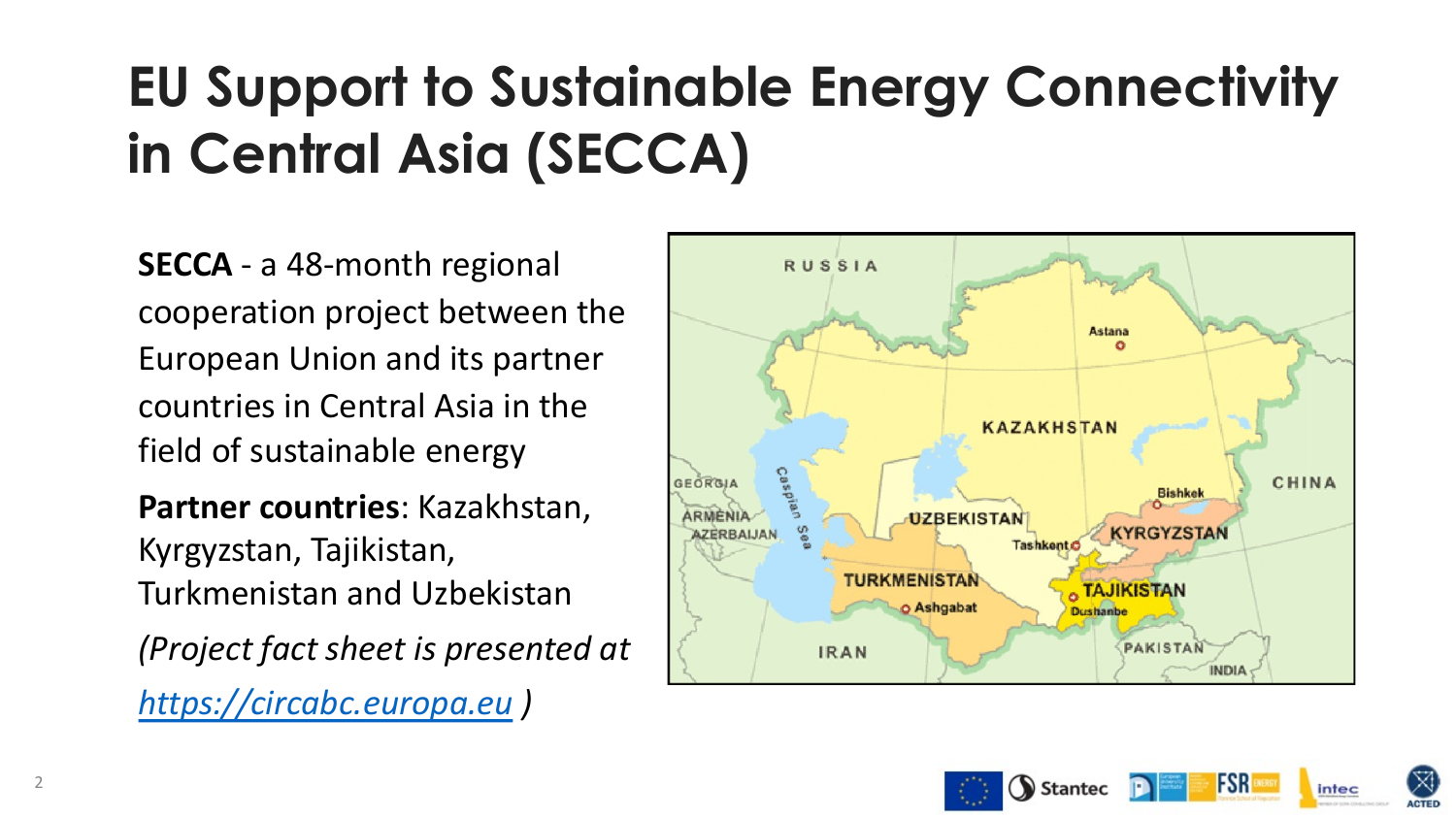## **Project Objectives**

**Overall Objective:** to promote a more sustainable energy mix in the Central Asia region in line with EU best practices

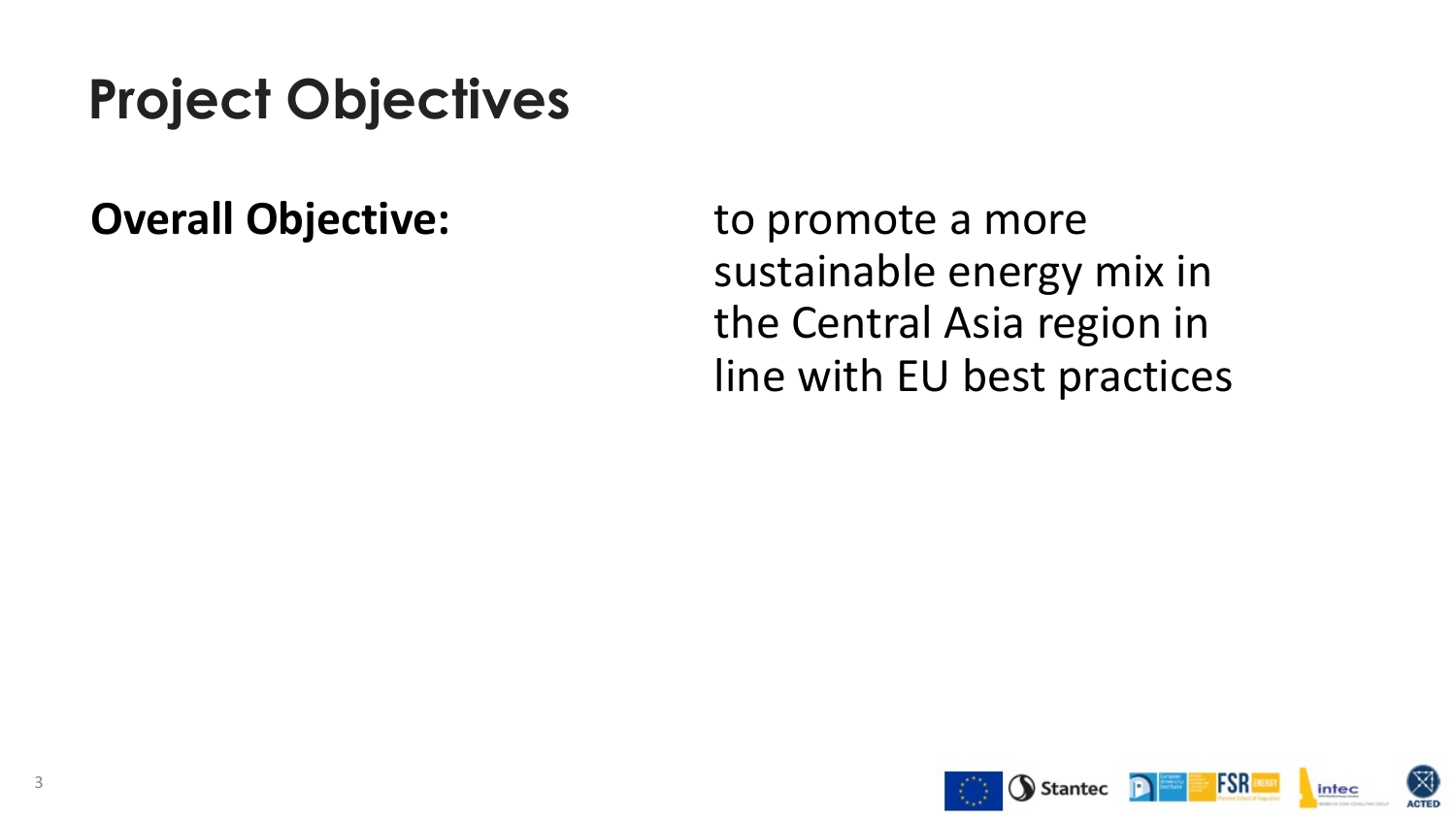## **Project beneficiaries**

### **Duty-bearers**

- Governmental actors
- Local authorities
- Public institutions

### **Rights-holders**

• Populations living in the region, including women, youth, people living in poverty or being marginalised, such as persons with disabilities, refugees, minorities, and persons living in rural remote areas

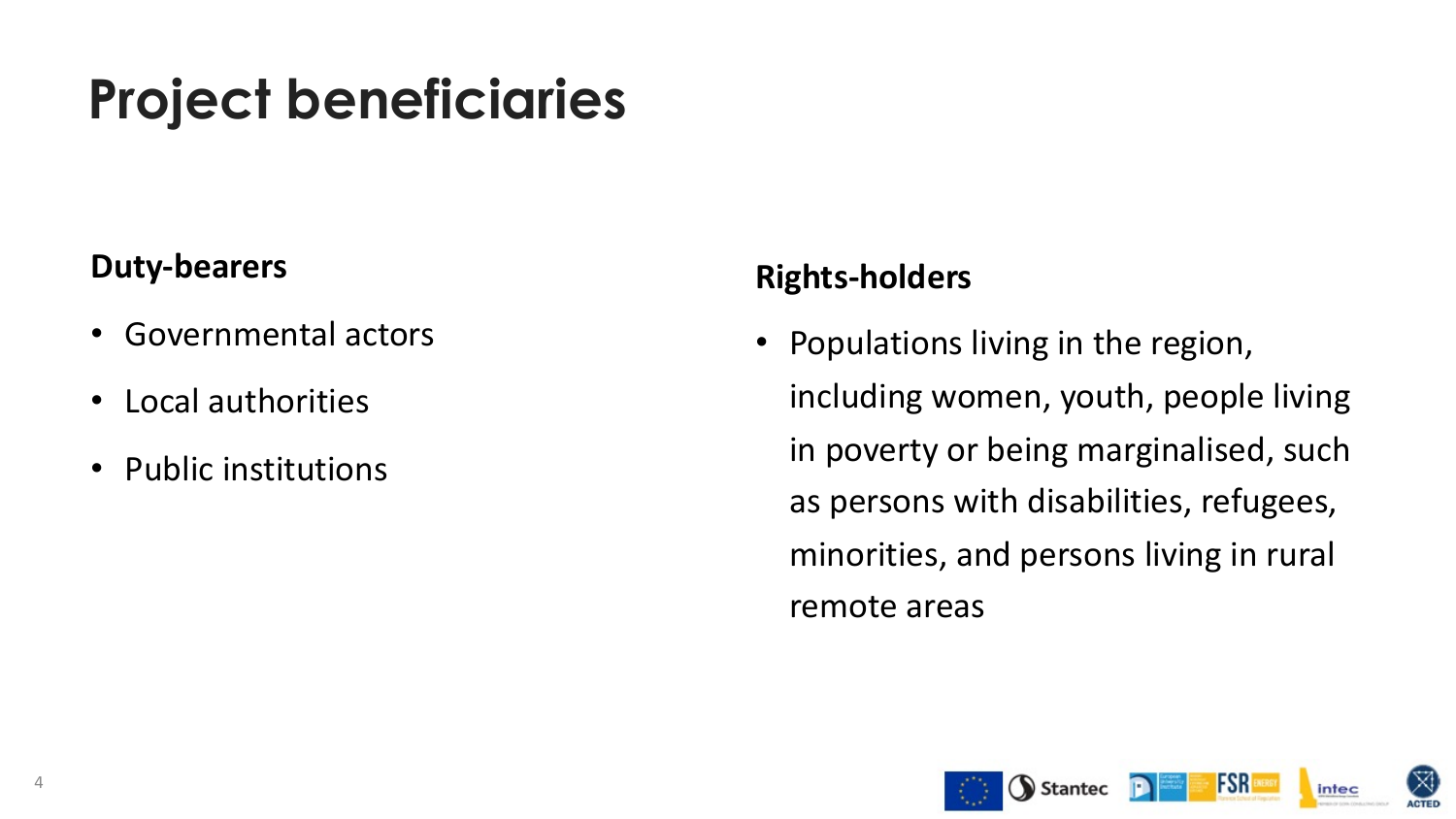## **Key Beneficiaries**

• **At the national level**: national ministries and government agencies responsible for energy sector, energy sector companies, representatives of civil society

• **At the regional level**: inter-state regional institutions and organisations

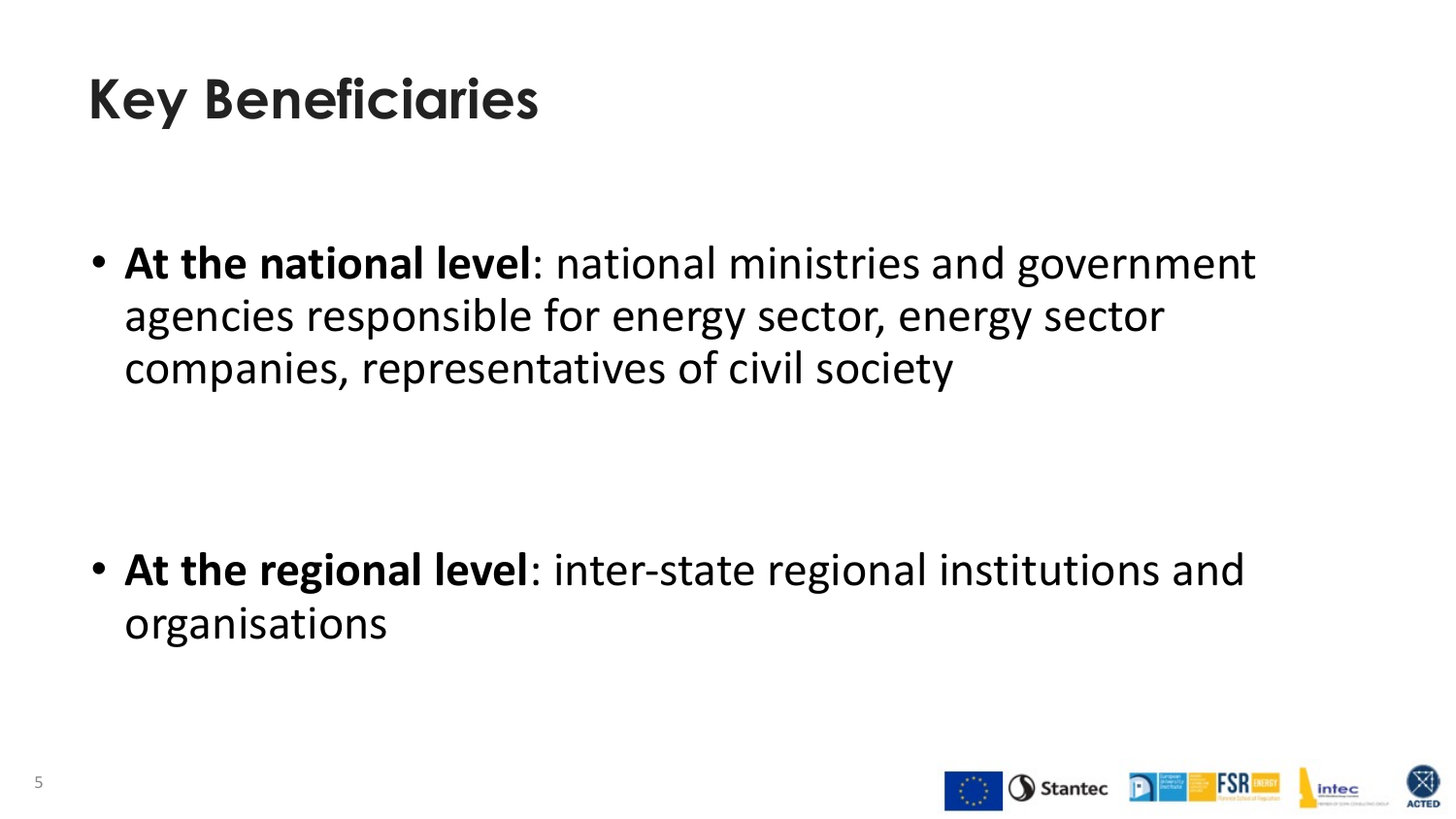



 $(\boxtimes)$ 

**ACTED** 

intec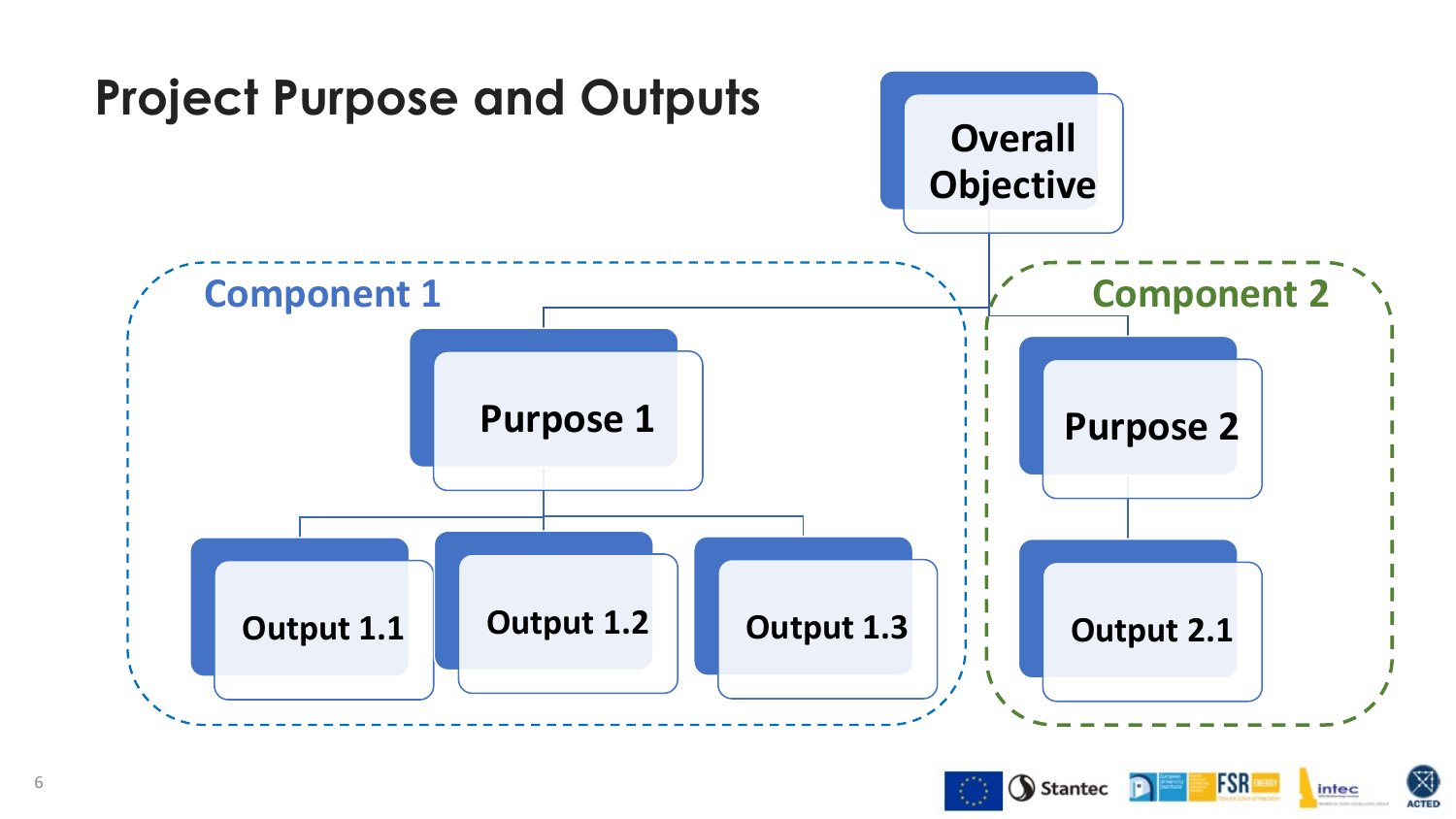## **Expected Purpose and Outputs**

Under **COMPONENT 1:** Policy, regulatory and institutional framework for the transition by each Central Asian country to a sustainable energy system - 1 Purpose, 3 Outputs

**Purpose 1:** Strengthened and more inclusive policy, regulatory and institutional framework for the transition to a sustainable energy system, within a regional context

- **Output 1.1: Strengthened public** capacities for governance, strategy development, gender inclusive policy design and regulatory framework for EE and RE deployment
- **Output 1.2: Public awareness raised on** EE and RE importance and technology
- **Output 1.3: Strengthened capacities for** management of energy data, information and modelling







intec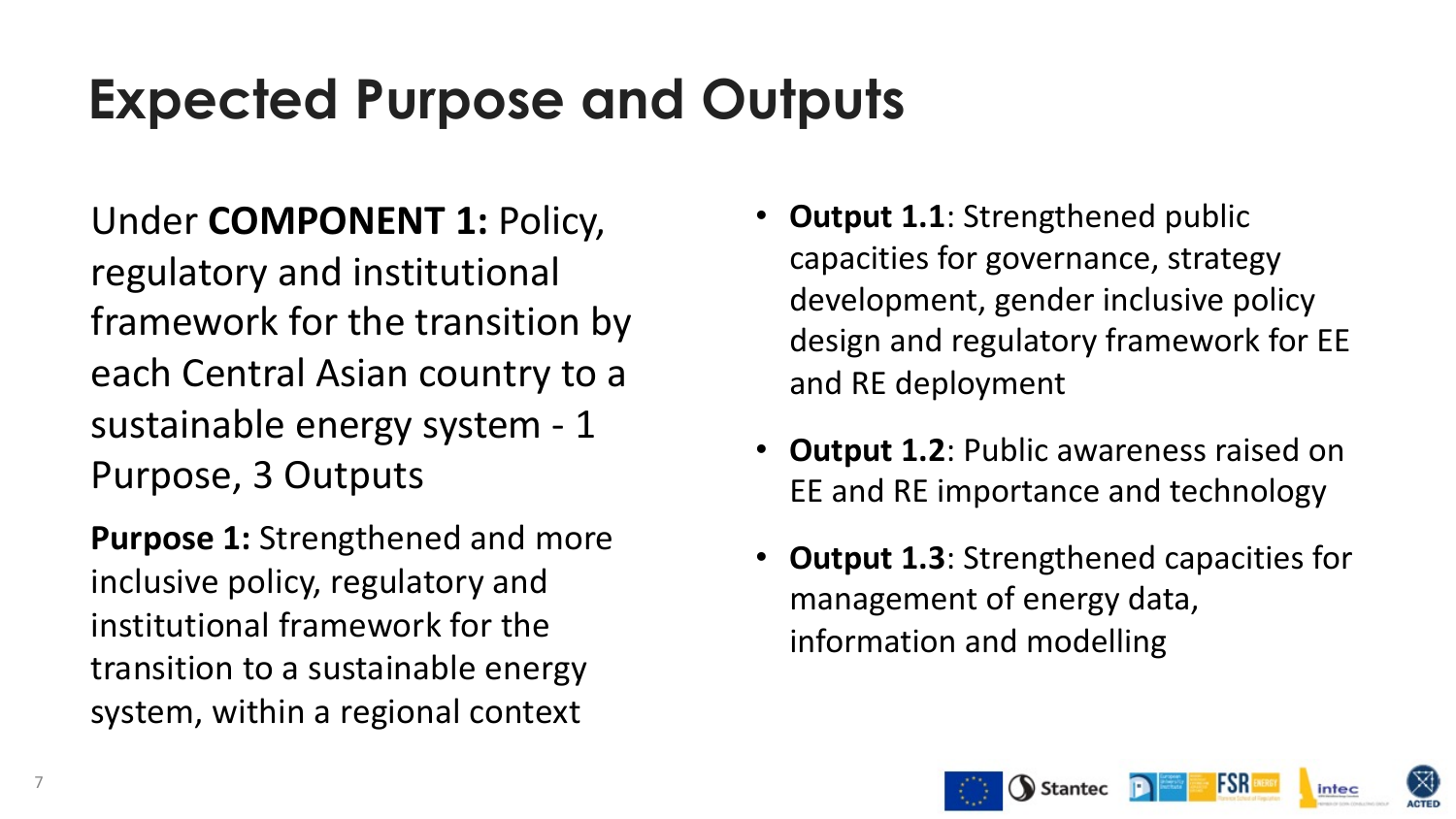## **Expected Purpose and Outputs**

Under **COMPONENT 2:** Promotion and facilitation of investment, capacity and awareness in sustainable energy in the CA Region - 1 Purpose, 1 Output **Purpose 2**: Increased investment, capacity and awareness in sustainable energy in the CA region

• **Output 2.1**: Enhanced identification and accessibility of EE and RE investment projects, and the most appropriate technologies and innovative financing mechanisms taking into account equal opportunities, and fair and effective participation of women

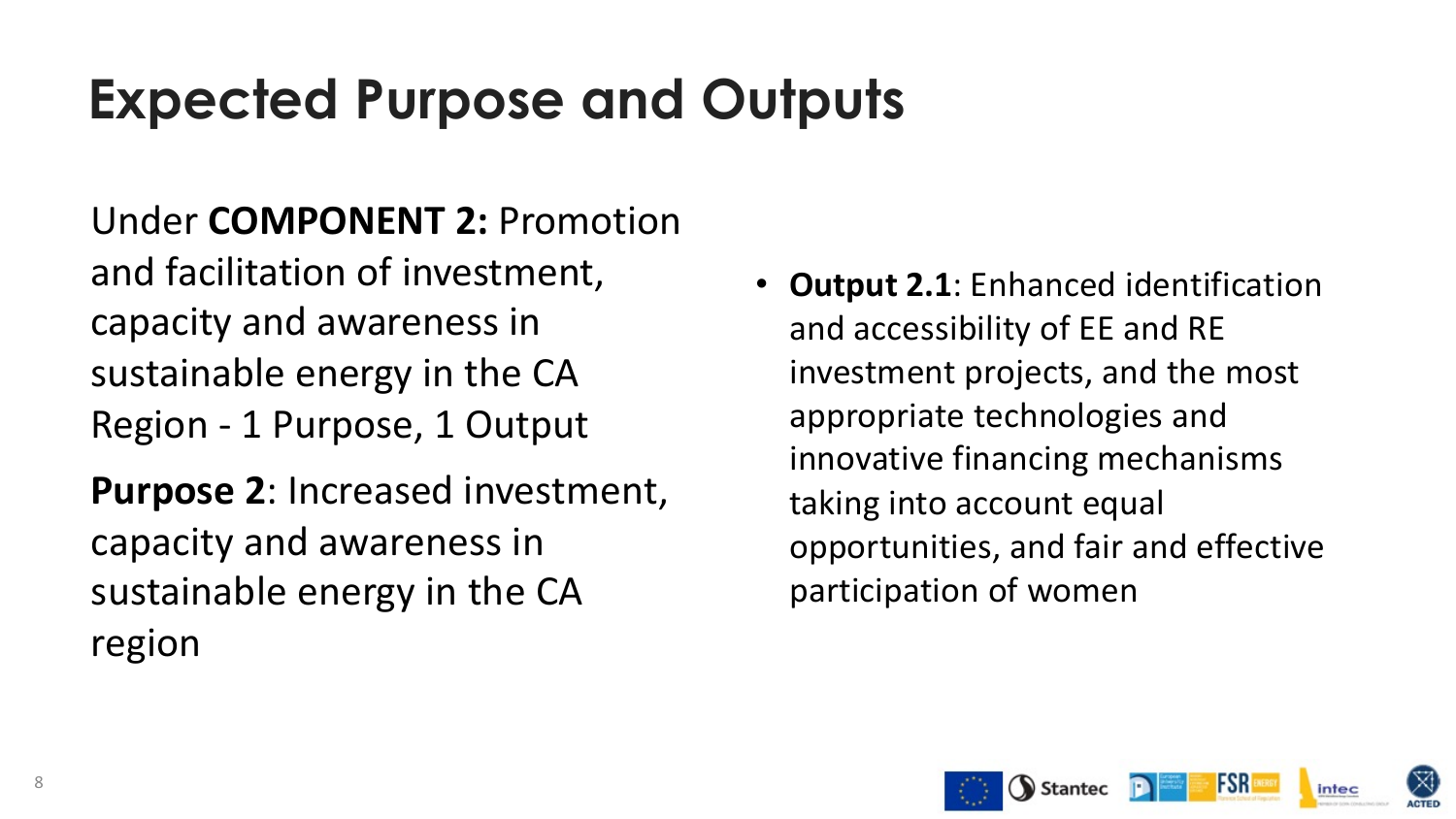## **Phased approach for achieving planned outputs**



Inception phase (3 months):

- Programme of activities for the first year
- Update the Project workplan and logframe
- Development of M&E system

#### Implementation phase

- Implementation of activities under Component 1
- Implementation of activities under Component 2

Closing phase (1 month)

- Internal evaluation
- Activation of the exit strategy
- Closing workshop
- Final report



**FSR** 

intec

**ACTED** 



9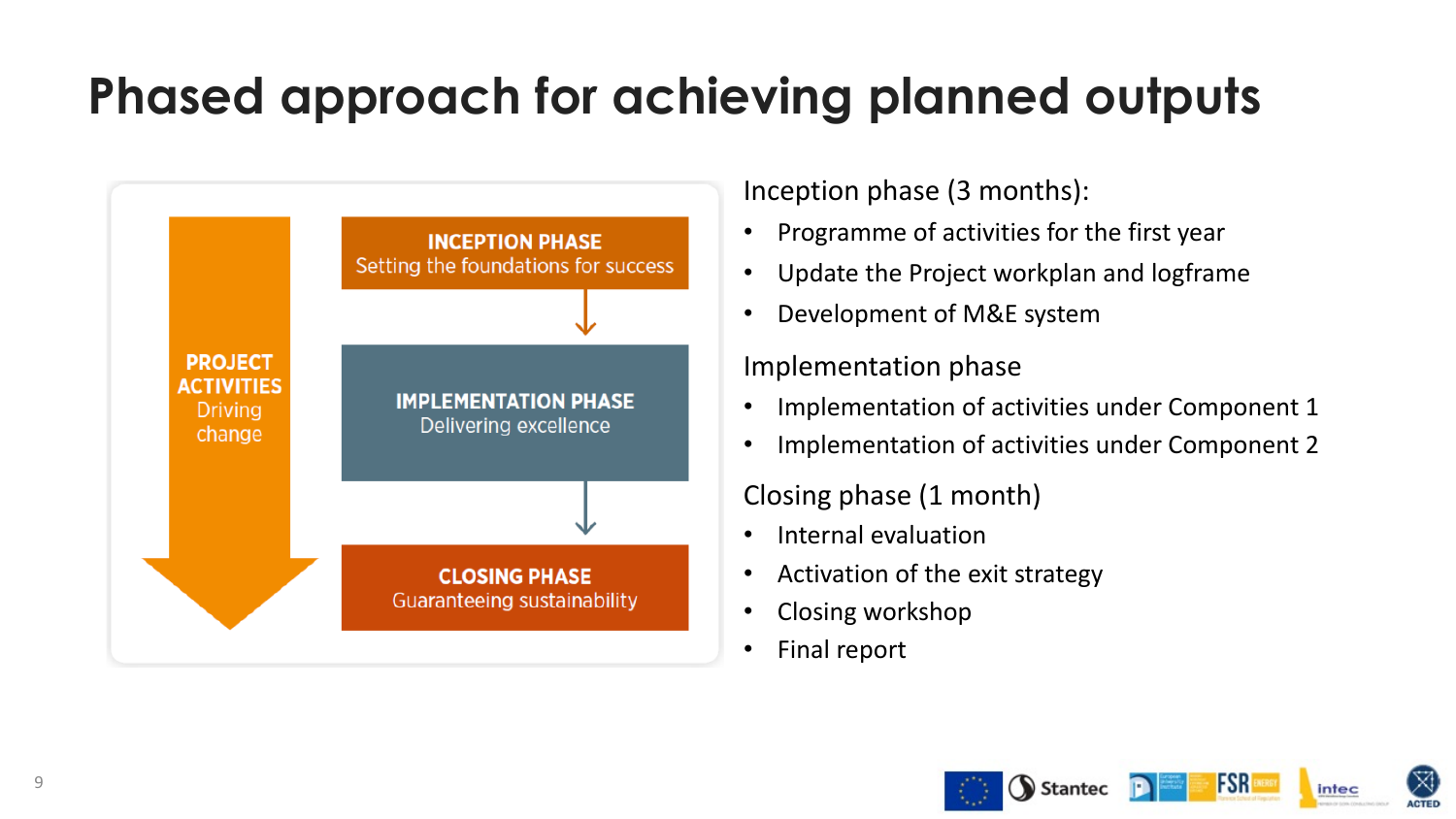**Proposed activities to achieve Output 1.1:** Strengthened public capacities for governance, strategy development, gender inclusive policy design and regulatory framework for EE and RE deployment

- TA in development of regional and countryspecific frameworks for gender and climate sensitive EE and RE policies
- Mainstreaming gender and right-based approaches in the design and implementation of RE and EE policies
- Providing support in the development and establishment of an EU-Central Asia Sustainable Energy Centre
- CA-EU High-level policy dialogue and technical meetings on RE and EE
- TA in the development and enforcement of

country-specific NREAPs and NEEAPs

- TA in the development, harmonization and enforcement of Minimum Energy Performance Standards (MEPS) and labels for electrical appliances and buildings
- TA in energy auditing for buildings and industry
- Building capacities in each CA country on RE and EE
- Organizing EU-CA country Sustainable Energy Days

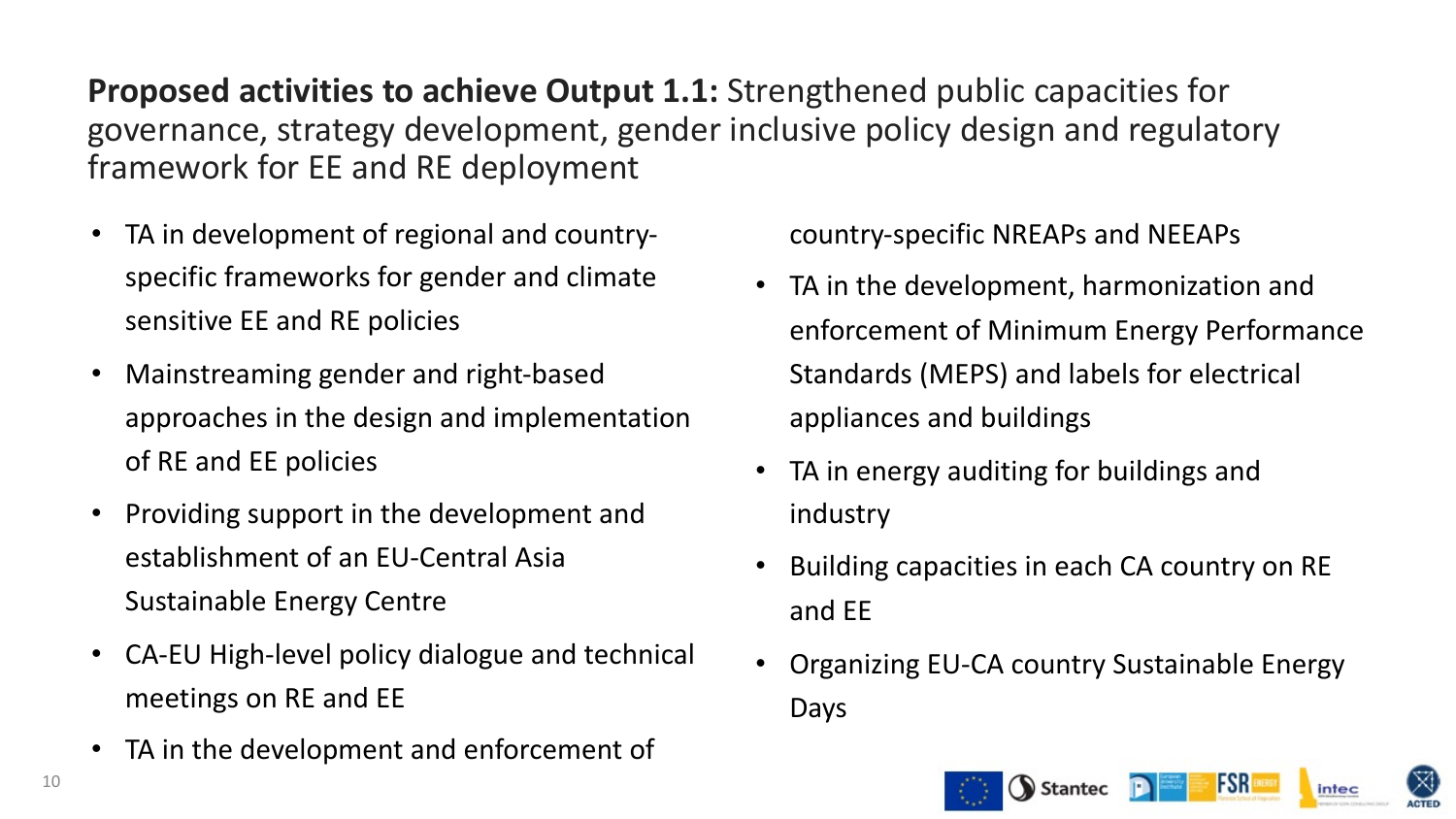**Proposed activities to achieve Output 1.2:** Public awareness raised on EE and RE importance and technology

- Increasing the exposure of CA universities to EE knowledge
- Developing an outreach plan for policy-makers on regional and country-specific energy modelling
- Promoting EE and RE for further target groups through the production and online publication of short videos and short reports on good practices

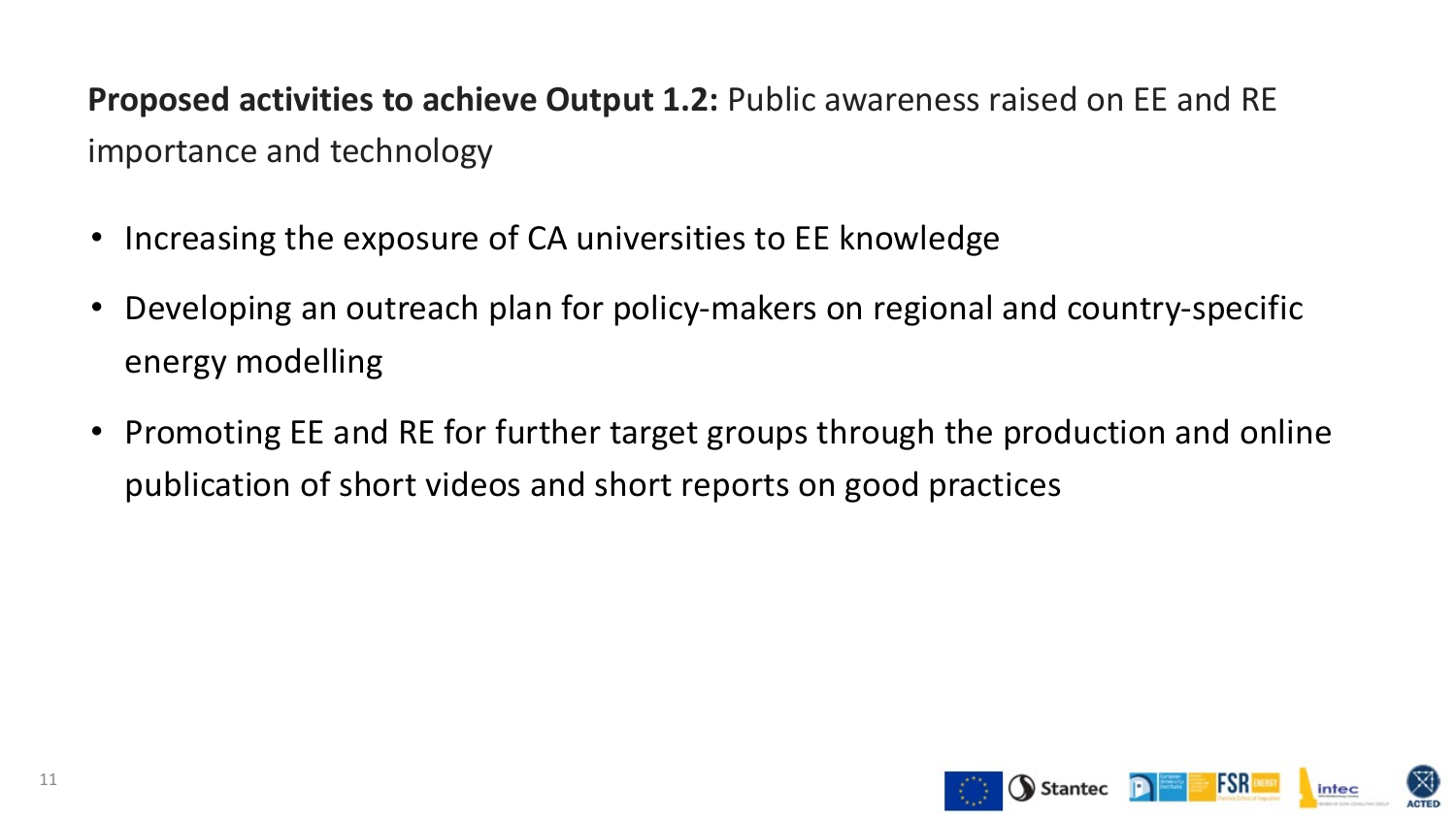**Proposed activities to achieve Output 1.3:** Strengthened capacities for management of energy data, information and modelling

- Providing TA (in complement to and follow-up of the EU4Energy) to the countries to enhance their existing regional and national statistical data disaggregated by sex, age, disability, location urban/rural
- Providing support to develop up to date residential, commercial and industrial surveys (to strengthen the accuracy of SDG7 reporting, interlinkages between SDG 7 and SDG 5, and to shape future sustainable energy policies)
- Providing assistance in developing comprehensive national energy system databases (to assist in developing country Energy Balances in line with EU and international standards)
- Development of a Regional Central Asia Energy Model

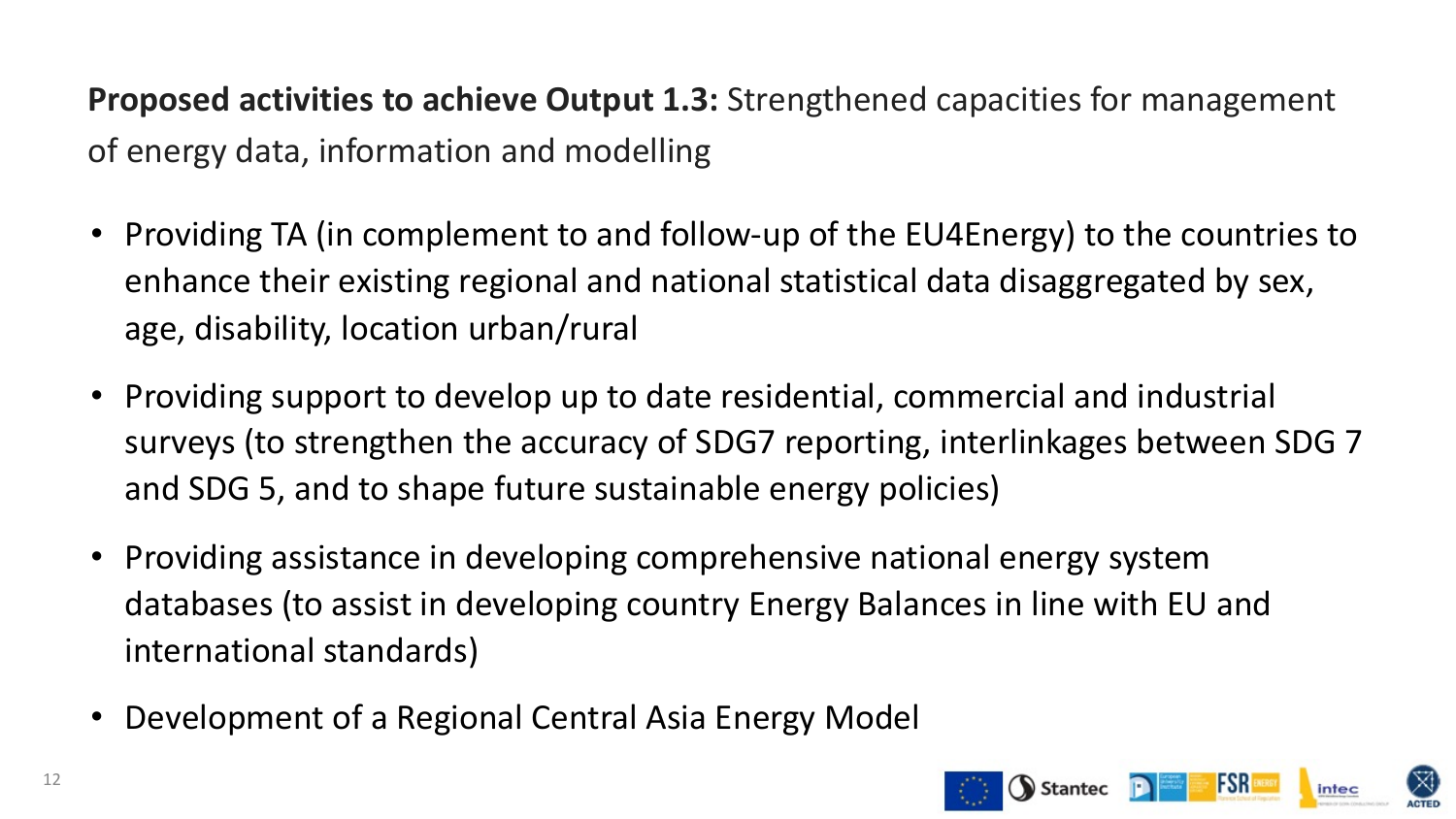**Proposed activities to achieve Output 2.1:** Enhanced identification and accessibility of EE and RE investment projects, and the most appropriate technologies and innovative financing mechanisms

- TA for the development of replicable pilot EE and RE investment projects enhancing regional connectivity
- Meetings with stakeholders and IFIs on the development of RE and EE investment projects
- Establishing and co-ordinating contacts and exchanges among RE and EE stakeholders
- Supporting collection and dissemination of information for policy use on gender equality among different target groups

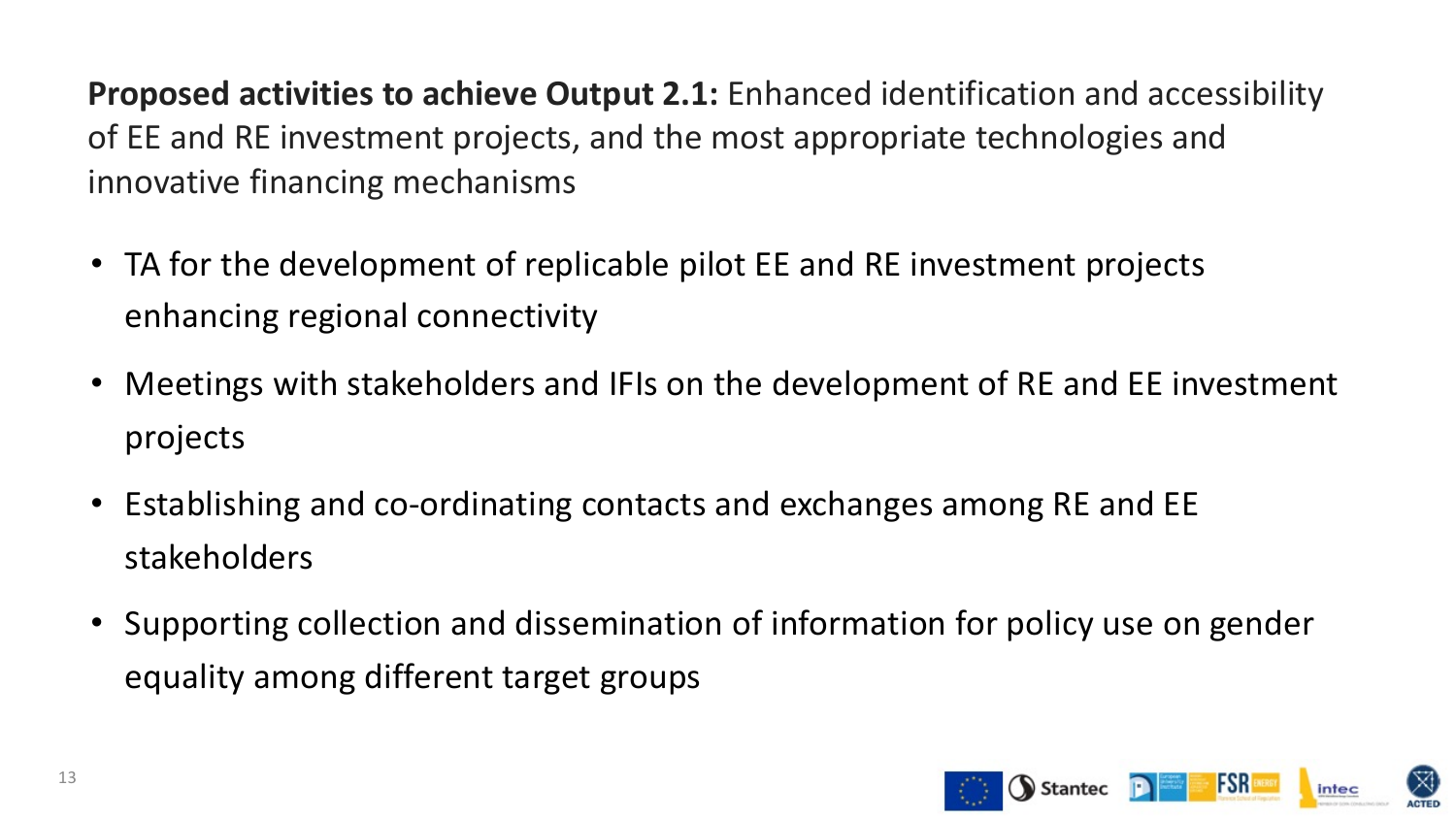## **Activities to be implemented during the Inception phase**

| #     | <b>Activity</b>                                                                                   |
|-------|---------------------------------------------------------------------------------------------------|
| A0.1  | Mobilization of Key Experts, Consortium Backstopping Resources, and establish the project office  |
| A0.2  | <u>Kick-off meeting – held on 29 March 2022 in Nur-Sultan, Kazakhstan</u>                         |
| A0.3  | Assembling and deploying all requisite project management resources and the necessary software    |
| A0.4  | Training to Key Experts on internal project management systems                                    |
| A0.5  | Mapping of existing legislation, regulations and policy documents                                 |
| A0.6  | Conducting consultations with stakeholders and set up the Project Steering Committee              |
| A0.7  | Development of a programme of activities for the first year of the Project                        |
| A0.8  | Updating Project workplan and logframe                                                            |
| A0.9  | Preparation of deployment plan for NKEs                                                           |
| A0.10 | Development of Project's M&E system                                                               |
| A0.11 | Communication Plan and the Visibility Plan - submission for approval to the Contracting Authority |
| A0.12 | Preparation of draft inception report and final inception report                                  |



 $\boxtimes$ 

**ACTED**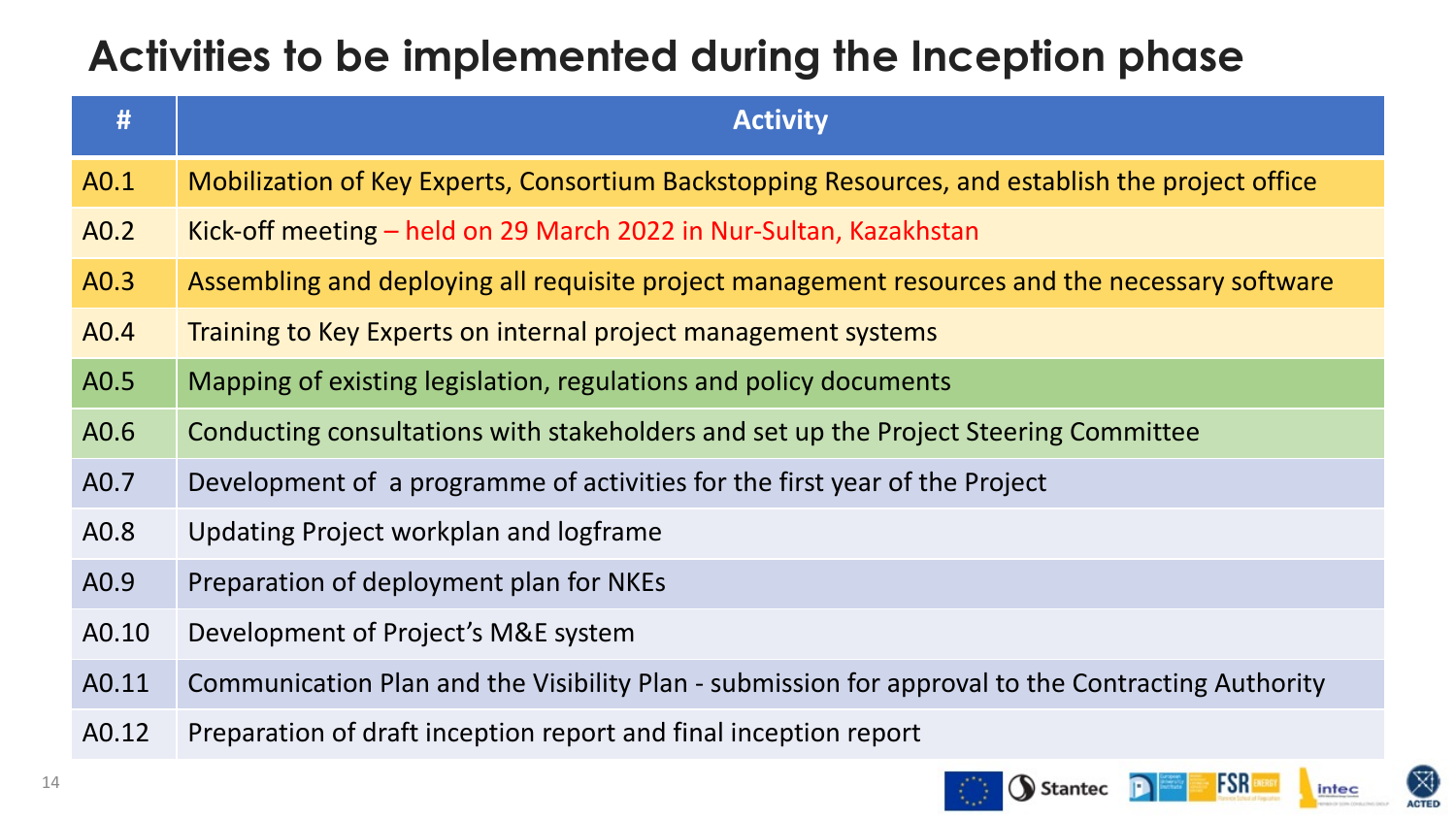### **Ongoing activities A0.5: Mapping of existing legislation, regulations and policy documents**

**Purpose:** To identify energy policy priorities of each country, as well as priority activities and tasks through:

- Literature and document review
- Consultations with the stakeholders
- Validation and, if necessary, updating the implementation methodology

#### **The following shall be considered:**

- Changes after the issuing of the ToR for SECCA
- Changes after the submission of the Proposal by the Consortium
- Mechanisms in place and status of the enforcement of the adopted legal and regulatory acts
- Status of implementation of the existing strategic plans in the fields of RE and EE
- Status of implementation of the Nationally Developed Contributions (NDCs) under the Paris Agreement, especially related to the GHG mitigation in energy sector

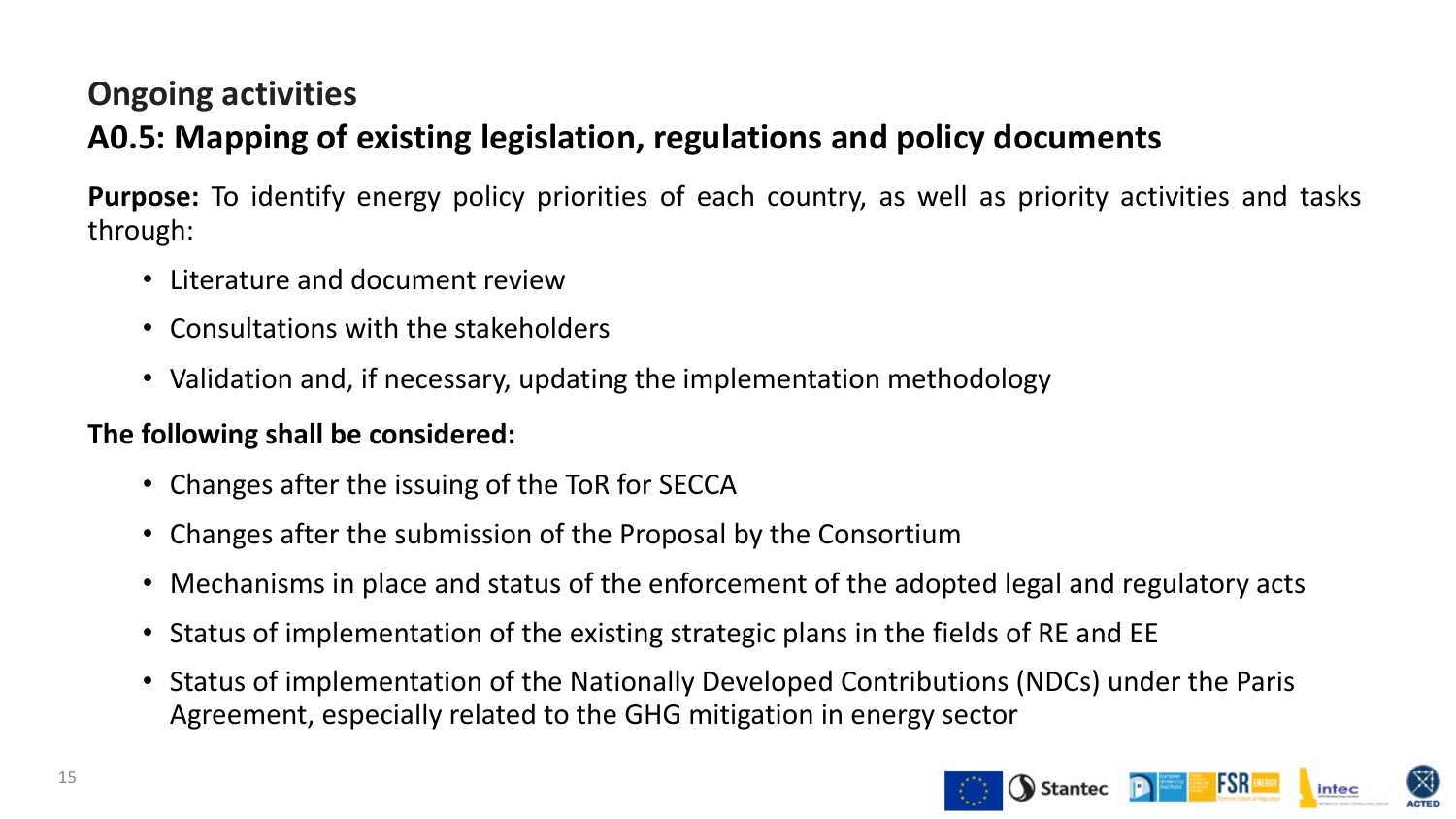### **Ongoing activities A0.6: Conducting consultations with stakeholders**

- Identification all relevant institutions involved in the fields of RE and EE
- Organization of face-to-face meetings:
	- o Organization of missions to CA countries
	- o Meetings with the stakeholders
	- $\circ$  Meetings with the implementers of on-going TA projects with similar objectives
	- o Meetings with the EU Delegations

#### **Output of the stakeholder consultations:**

• Inputs for the development of the project work plan and the finalized Logframe, development of a communication and visibility strategy and plan, development of a detailed programme of activities for the first year